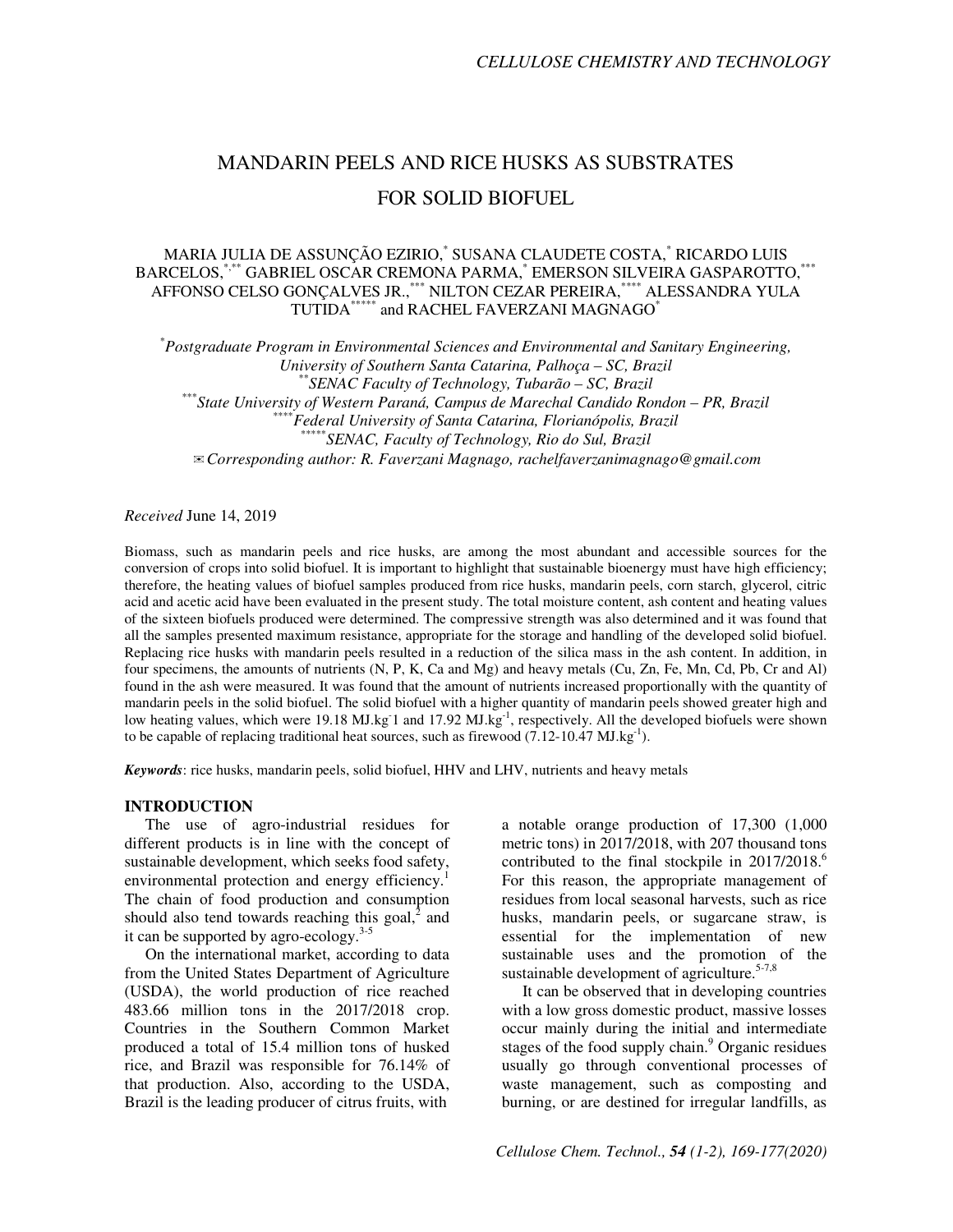is sometimes the case in Brazil, despite the legislation that established the National Policy for Solid Residues.<sup>10</sup> These by-products are wrongly treated as residues; they are, in fact, substrates with a diversity of functional chemical compounds that can be used for the development of new products with market value.4,5,7,9,11

One of the ways in which food waste can be avoided is to use food by-products for bioenergy production.<sup>12-14</sup> As an example, pine pellets,<sup>15</sup> olive stones,<sup>16</sup> avocado stones,<sup>17</sup> almond shells,<sup>18</sup> mango  $\text{stones}$ ,<sup>17</sup> and herbaceous biomasses blended with woody biomasses<sup>4</sup> are all used to prepare solid biofuels.<sup>19</sup>

However, no existing studies are known to the authors on the use of biofuels prepared from mandarin peels and rice husks to improve their potential as solid biofuels. Glycerol, acetic acid, and citric acid were also used in the production of biofuels because they are co-products (biodiesel, citrus peels) or wastes of production processes (pickle and grape processing), with low added value or in need of treatment. However, these inputs may contribute to the formation of intermolecular covalent bonds by modifying the mechanical properties of biofuels.

When such fuel is produced on farms, it can be used to generate energy to power small equipment, such as boilers, wood ovens, stoves and fireplaces. It can also be used by households as alternative kitchen fuel or in heating systems, which reduces the rate of deforestation for common charcoal or firewood.<sup>20</sup>

Decentralization for small-scale energy needs is one of the many options that could be adopted to produce energy in a reliable, economical, and environmentally sustainable way. Food byproducts and agricultural residues represent an extraordinary source of materials that are considered to be crucial for some industries as an alternative energy that will reduce losses and contribute to the development of the agro-industry in the country.<sup>21</sup> Egea *et al.*<sup>22</sup> explain that a bioeconomical model must satisfy the socialeconomical demand and expectations of the region, taking regional differences into consideration.<sup>23</sup>

The sustainable paths of bioenergy must be selected on a high-efficiency basis; in this context, the objectives of this study were, first, to assess the properties of mandarin peel with rice husks (compressive strength, Fourier transform infrared analysis, moisture content, ash content, high heating value and low heating value) as a

solid biofuel and, second, to determine the silica mass, the amount of nutrients (N, P, K, Ca and Mg) and of heavy metals (Cu, Zn, Fe, Mn, Cd, Pb, Cr and Al) found in the ashes, which can be considered a contribution to the soil quality, to describe the ability of this biomass residue to serve as an energy resource for residential and industrial heating facilities.

# **EXPERIMENTAL**

### **Materials and methods**

Rice husks (*Oryza sativa*), mandarin peels (Ponkan – *Citrus reticulata*), corn starch, glycerol, acetic acid, citric acid and distilled water were used for the production of solid biofuel. These chosen rice and mandarin varieties are cultivated in all Brazilian states. The inputs (glycerol, acetic acid, citric acid and distilled water) were added to evaluate their influence on the mechanical resistance of solid biofuels.

Corn starch powder was obtained from Fungini® (São Paulo, Brazil), while citric acid (97%), glycerol (98% purity), and acetic acid (glacial) were obtained from Vetec® (São Paulo, Brazil). The commercial reagents were used as received and in accordance with the safety recommendations of the manufacturers. Rice husks and dried mandarin peels were ground manually with a mortar and pestle, and then sieved using a 2 mm sieve (Solotest); only particle sizes less than 2 mm were used.

## **Preparation of biofuels**

Initially, corn starch was mixed in 100 mL of distilled water and heated to 90 °C for 10 min. Then, the specific input was added for each formulation (Table 1), and, finally, mandarin peels and rice husks were added. The mixture was placed into PCV moulds 10 cm high and 5 cm in diameter, and compressed at a pressure of 100 N for approximately 1 min. The samples were oven dried (DeLEO®) for 48 h at 105 °C. After this period, the samples were manually demoulded. Biofuels were triplicated.

#### **Moisture and ash content**

Moisture and ash content were determined according to the standards set by the International Organization for Standardization.<sup>25,26</sup>

#### **High and low heating values**

High and low heating values were compared to those established by the Food and Agriculture Organization. The higher heating value (HHV) was determined in  $MJ.kg^{-1}$ , using the ash content (A) and the moisture content (M) of the biofuel according to Equation 1: HHV =  $20.0 \times (1 - A - M)$ .

To calculate the lower heating value (LHV) in  $MJ.kg^{-1}$ , the ash content (A) and the moisture content (M) were used, according to Equation 2: LHV =  $18.7 \times$  $(1 - A) - 21.2 \times M^{24}$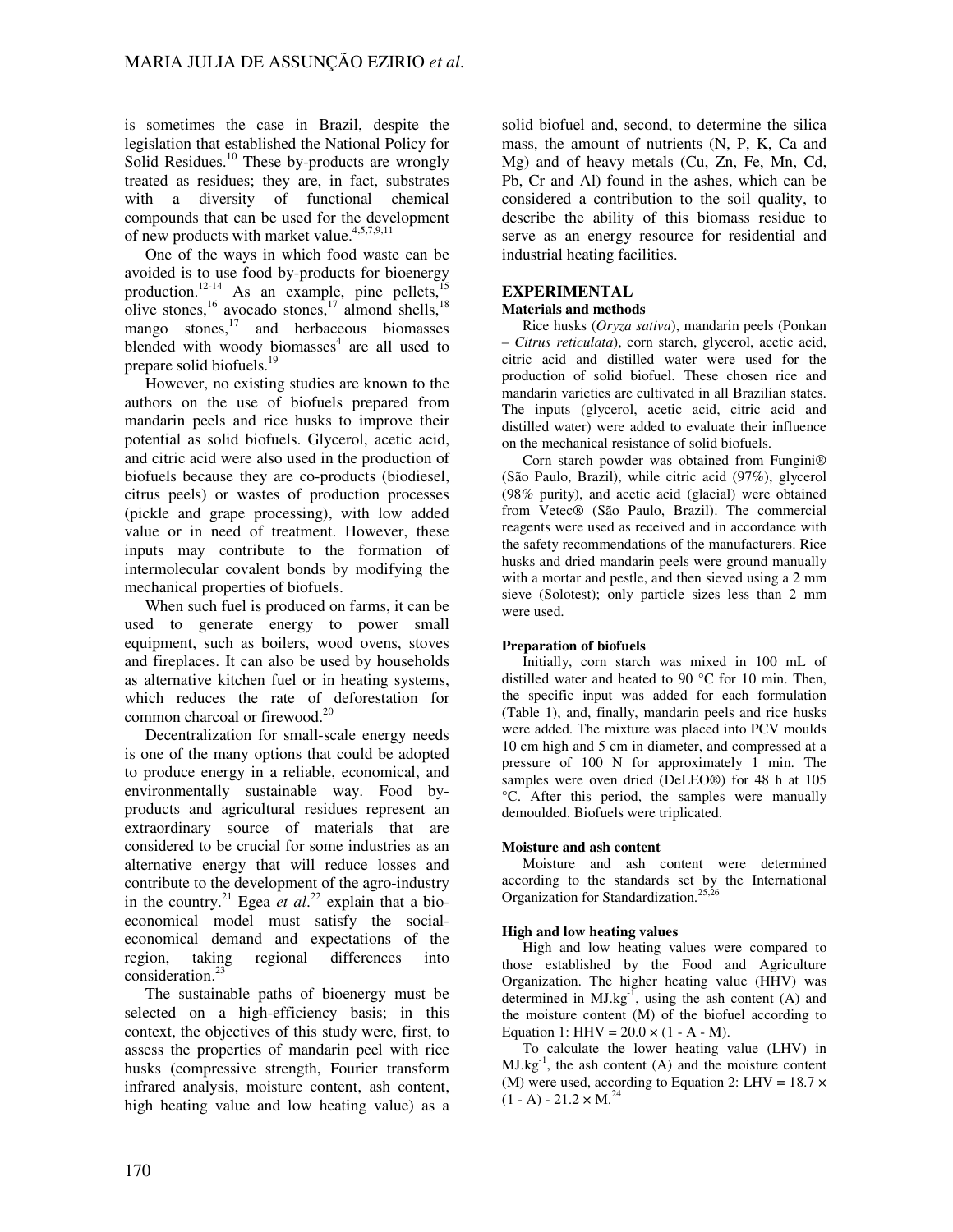#### **Mechanical resistance to compressive strength**

The mechanical tests were carried out by compressing a 30 kN load cell of EMIC DL-30000 Universal Testing Equipment. In these tests, three cylindrically shaped samples (10 cm high, 4.5 cm in diameter) were subjected to pressure incrementation until plastic deformation occurred at room temperature. $27$ 

#### **Infrared analysis**

Fourier transform infrared (FTIR) spectra were collected in the 4000 to  $650 \text{ cm}^{-1}$  range, using a Perkin-Elmer FTIR spectrometer (model 781). The samples were ground to a fine powder, mixed with KBr and then pressed in a Specac press, with a total load of 9 t, to obtain a disc (sample scan time, 16 s; background scan time, 16 s; and resolution,  $4.0 \text{ cm}^{-1}$ ).

#### **Silica analysis**

The silica content of the samples was determined from 1 g of ash dissolved in 50 mL of distilled water, added to 1 mL of HCl and stirred for 1 h at 90 °C. After cooling, the mixture was vacuum filtered. Then, 50 mL of a  $1.5 \text{ mol}$ .  $L^{-1}$  NaOH solution was added to the mixture while continuously stirring for 1 h at 90 °C. Once again, the mixture was vacuum filtered. Once the resulting filtered mixture with  $Na<sub>2</sub>SiO<sub>3</sub>$  was still basic, a solution of  $0.1 \text{ mol.L}^{-1}$  HCl was slowly added until the mixture reached a neutral pH. To remove sodium chloride, the gel was repeatedly washed with distilled water, and the resulting gel was dried in a drying oven at 50  $^{\circ}$ C and then weighed.<sup>28,29</sup>

#### **Nutrients and heavy metals**

The determination of the N, P, K, Ca, Mg, Cu, Zn, Fe, Mn, Cd, Pb, Cr and Al contents in the samples was performed by nitroperchloric digestion (AOAC, 2005), and subsequent quantification was performed by flame atomic absorption spectroscopy (FAAS) with a GBC 932 AA instrument.

#### **Determination of the relative density of black smoke**

The samples were placed in a porcelain container in which they were burned. The resulting smoke was assessed by using the Ringelmann scale. $30$  The experiment was conducted for approximately 5 min in an exhaust hood; smoke images were captured and compared to the scale using VirtualRingelmann® software.

#### **RESULTS AND DISCUSSION**

The solid biofuels were obtained mainly from rice husks (*Oryza sativa*), mandarin peels (Ponkan – *Citrus reticulata*) and corn starch. The different solid biofuels prepared presented cellulose and hemicellulose agglutination, and produced biofuels with an appropriate compressive strength for energy efficiency.<sup>24</sup> In Figure 1, the solid biofuel made from rice husk biomass (30 g), mandarin peels (30 g), corn starch (15 g), glycerol (10 mL) and acetic acid (5 mL) is shown.

Table 1 shows the values that were determined for the moisture content, ash content, low and high heating values and compressive strength of the 16 prepared formulations. Biofuels were prepared with rice husk biomass and citric acid, combinations of rice husk and mandarin peels, and variations of glycerol and acetic acid (Table 1).

Specimen 13 had the lowest moisture content; its composition was 10 g of rice husks, 50 g of mandarin peels and 15 g of corn starch. Generally, the biofuels without the addition of glycerol and acetic acid showed the lowest moisture content values. Acetic acid  $(CH_3CO_2H)$ , the respective anion acetate  $(CH_3CO_2)$ , and glycerol (a triol) may be solvated in water through hydrogen bonds, which would retain a greater quantity of water in the sample. Gonçalves *et al*. suggested an optimum moisture level of 15-20% for burning, considering that higher water values reduce the combustion heat, the temperature of the combustion chamber and the temperature of the exhaust gases. All of the prepared solid biofuels were below these values, and samples 13, 14, 15 and 16, with 50 g of mandarin peels, yielded the best results.



Figure 1: Solid biofuel made from rice husk biomass (30 g), mandarin peels (30 g), corn starch (15 g), glycerol (10 mL) and acetic acid (5 mL)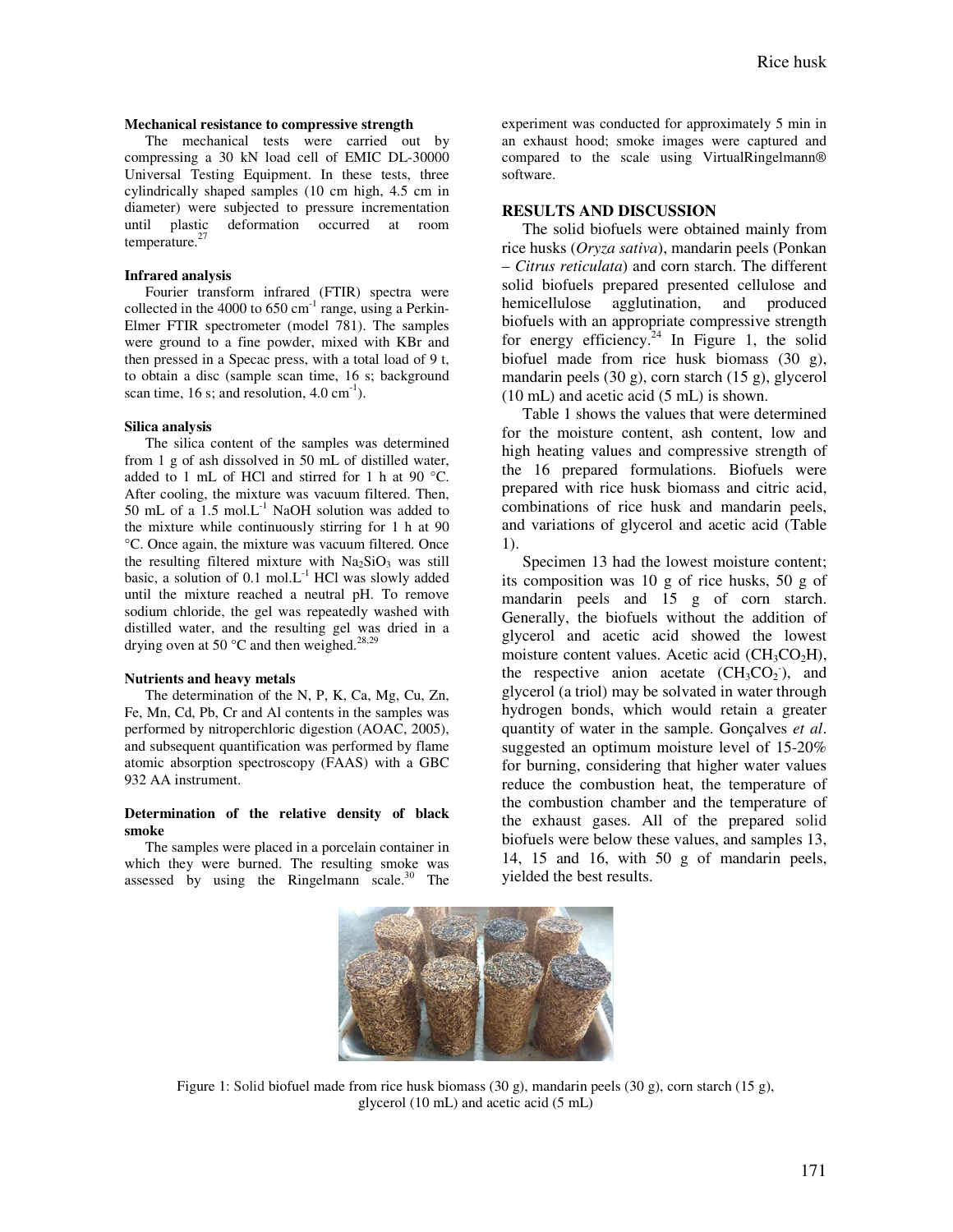# MARIA JULIA DE ASSUNÇÃO EZIRIO *et al*.

|           | Corn starch $(15 g)$ in 100 mL of distilled water |          |          |          |                          | Moisture content | Ash content     |                  | <b>LHV</b>       | Compressive     |
|-----------|---------------------------------------------------|----------|----------|----------|--------------------------|------------------|-----------------|------------------|------------------|-----------------|
| Specimens | Rice                                              | Mandarin | Glycerol | Acetic   | Citric acid              | $(\%)$           | $(\%)$          | HHV (MJ/kg)      | (MJ/kg)          | strength        |
|           | husk $(g)$                                        | peel(g)  | (mL)     | acid(mL) | (mL)                     |                  |                 |                  |                  | (MPa)           |
|           | 50                                                |          |          |          | 10                       | $7.73 \pm 0.05$  | $7.06 \pm 1.07$ | $17.04 \pm 0.22$ | $15.74 \pm 0.21$ | $3.90 \pm 0.01$ |
|           | 50                                                |          |          | 05       | 10                       | $8.40 \pm 1.40$  | $8.19 \pm 0.30$ | $16.68 \pm 0.23$ | $15.39 \pm 0.25$ | $5.20 \pm 0.02$ |
|           | 50                                                |          | 10       |          | 10                       | $8.58 \pm 0.57$  | $7.62 \pm 0.22$ | $16.72 \pm 0.10$ | $15.46 \pm 0.10$ | $2.12 \pm 0.02$ |
|           | 50                                                |          | 10       | 05       | 10                       | $13.10 \pm 0.93$ | $9.21 \pm 0.24$ | $15.47 \pm 0.15$ | $14.12 \pm 0.17$ | $3.80 \pm 0.01$ |
|           | 50                                                | 10       |          |          |                          | $7.65 \pm 0.11$  | $9.6 \pm 0.22$  | $16.55 \pm 0.04$ | $15.28 \pm 0.04$ | $0.73 \pm 0.02$ |
|           | 50                                                | 10       |          | 05       |                          | $7.90 \pm 0.89$  | $9.04 \pm 0.05$ | $16.61 \pm 0.01$ | $15.33 \pm 0.01$ | $0.5 \pm 0.03$  |
|           | 50                                                | 10       | 10       |          |                          | $9.29 \pm 0.19$  | $7.18 \pm 0.06$ | $16.70 \pm 0.01$ | $15.39 \pm 0.01$ | $0.43 \pm 0.05$ |
|           | 50                                                | 10       | 10       | 05       |                          | $9.88 \pm 0.97$  | $7.21 \pm 0.08$ | $16.58 \pm 0.02$ | $15.26 \pm 0.02$ | $0.62 \pm 0.03$ |
|           | 30                                                | 30       |          |          |                          | $7.65 \pm 0.09$  | $6.27 \pm 0.25$ | $17.22 \pm 0.05$ | $15.90 \pm 0.05$ | $0.20 \pm 0.02$ |
| 10        | 30                                                | 30       |          | 05       |                          | $7.90 \pm 0.87$  | $6.12 \pm 0.29$ | $17.20 \pm 0.06$ | $15.88 \pm 0.06$ | $0.36 \pm 0.02$ |
| 11        | 30                                                | 30       | 10       |          |                          | $9.29 \pm 0.07$  | $5.82 \pm 0.14$ | $16.98 \pm 0.03$ | $15.64 \pm 0.03$ | $0.33 \pm 0.01$ |
| 12        | 30                                                | 30       | 10       | 05       | $\overline{\phantom{a}}$ | $9.88 \pm 0.18$  | $5.10 \pm 0.03$ | $17.00 \pm 0.01$ | $15.65 \pm 0.01$ | $0.60 \pm 0.01$ |
| 13        | 10                                                | 50       |          |          |                          | $1.57 \pm 0.06$  | $4.19\pm0.25$   | $18.71 \pm 0.05$ | $17.44 \pm 0.05$ | $0.31 \pm 0.01$ |
| 14        | 10                                                | 50       |          | 05       |                          | $4.31 \pm 0.92$  | $4.00 \pm 0.11$ | $18.34 \pm 0.02$ | $17.04 \pm 0.02$ | $0.62 \pm 0.02$ |
| 15        | 10                                                | 50       | 10       |          |                          | $1.74 \pm 0.75$  | $3.34\pm0.11$   | $19.18 \pm 0.01$ | $17.92 \pm 0.01$ | $0.75 \pm 0.04$ |
| 16        | 10                                                | 50       | 10       | 05       |                          | $2.26 \pm 0.76$  | $3.41 \pm 0.05$ | $19.00 \pm 0.01$ | $17.73 \pm 0.01$ | $1.52 \pm 0.03$ |

Table 1 Moisture content, ash content, heating values and compressive strength of sixteen solid biofuel samples

±standard deviation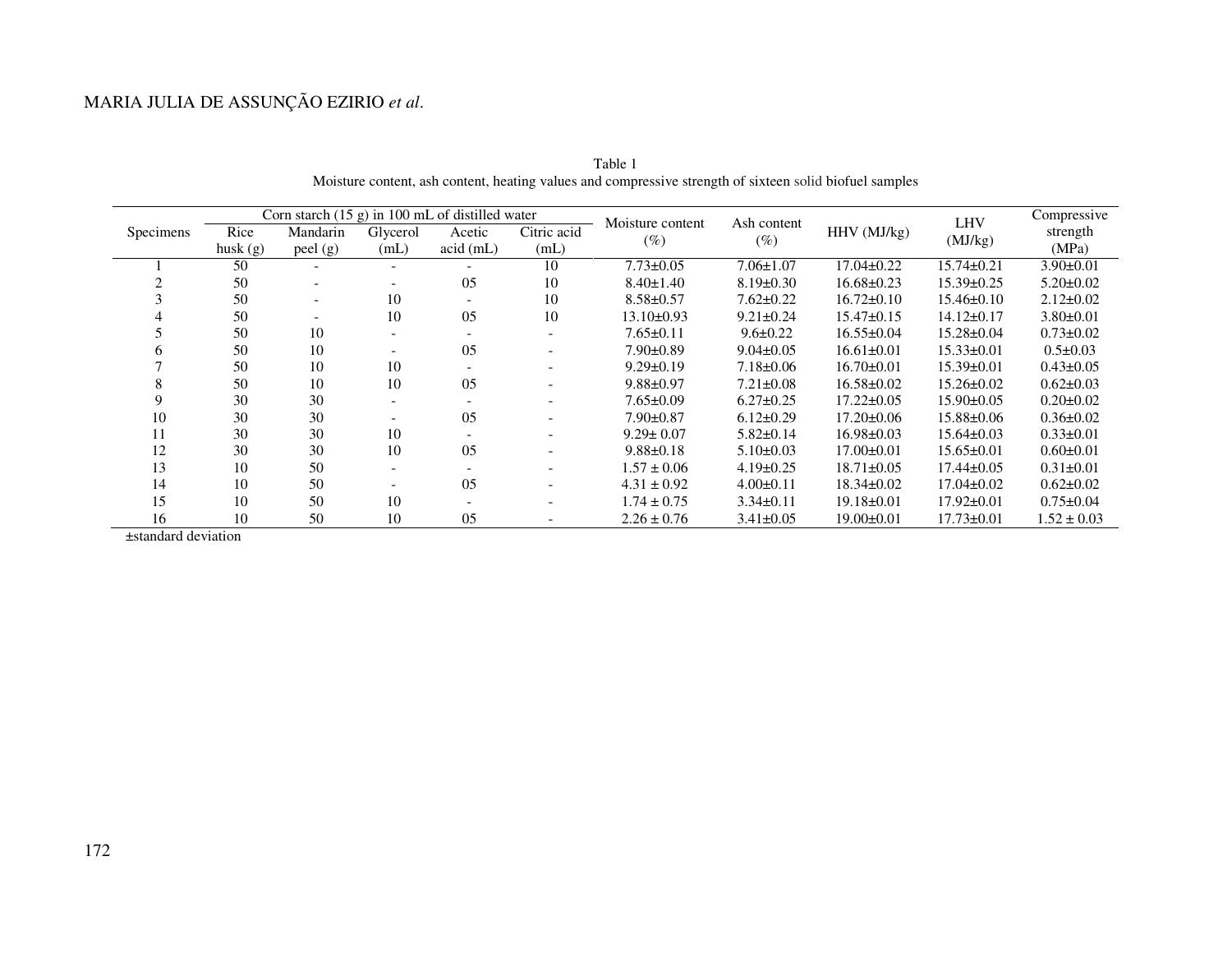The mean moisture content of the samples in this study was lower than the moisture content of firewood (25-30%); therefore, the samples met the requirements for feasible heat sources.<sup>31</sup>

The ash content after complete combustion was found in the range of 3.34-9.60%, with the lowest ash content found for specimen 15, which contained 10 g of rice husks, 50 g of mandarin peels, 10 mL of glycerol and 15 g of corn starch.<sup>32,33</sup> Corn starch  $[(C_6H_{10}O_5)_n]$ , glycerol  $(C_3H_8O_3)$  and acetic acid  $(C_2H_4O_2)$  are not present in the ash contents, since their components are all oxygenated hydrocarbons that generate  $CO<sub>2</sub>$  and H2O during the process of complete combustion. $34,35$  Thus, the amount of ash increases as the rice husk content increased in the samples. All samples displayed lower ash content than that of 42.16% found by Morais *et al*. in rice husk coal briquettes and those found in previous studies using rice husk biomass. $^{24}$  Thus, the ash content found in the samples can be justified, especially by the inorganic content of the inputs of rice husks and mandarin peels. The results are also in accordance with those of Dias, $33$  who asserts that most biomass residues have a low ash content, with the exception of rice husks, which may contain up to 25% ash. For this reason, for a material to be successfully used as a solid biofuel to generate heat, it is expected to yield the smallest possible amount of solid residues. Small ash yields mitigate the problems created by ash (such as equipment corrosion). Moreover, all the resulting ash must be properly disposed of.<sup>34</sup>

A higher heating value (HHV) is when combustion occurs at a constant volume, where the water that formed during burning condenses and the heat is recovered. The HHV of the samples (Table 1) ranged from  $19.18 \text{ MJ.kg}^{-1}$  to 15.47 MJ.kg $^{-1}$ . In samples 15 and 16 (Table 1), an increase in HHV could be observed when glycerol was added to the formula, with HHVs of 19.18  $MJ.kg^{-1}$  and 19.00  $MJ.kg^{-1}$ , respectively. Glycerol is a component of the alcohol group (triol), with a flash point at 176  $\mathrm{^{\circ}C_{3}}^{36}$  that is, glycerol combustion generates enough heat to set the other components on fire, thus contributing to the HHV. In samples with no added glycerol, the values were lower. The best HHV was found for specimen 15, which was  $19.18 \text{ MJ.kg}^{-1}$ . According to  $Dias$ ,  $33$  briquettes made from rice husk residues usually present an HHV of 15.90  $MJ.kg^{-1}$ , but the developed materials showed higher HHVs. The HHV results that were found in the samples were also higher than the 17-18

MJ.kg<sup>-1</sup> reference values set by the Food and Agriculture Organization (FAO) and were above the values of  $11.6-13.5$  MJ.kg<sup>-1</sup> found in a previous study on rice husk biomass. $24,37$  The values that were obtained were similar to those described for  $pine<sub>19</sub><sup>19</sup>$  olive stone,<sup>16</sup> avocado stone, $^{17}$  almond shell<sup>18</sup> and mango stone<sup>38</sup> solid biofuels, which had HHVs of  $19.82$  MJ.kg<sup>-1</sup>, 17.88 MJ.kg<sup>-1</sup>, 19.15 MJ.kg<sup>-1</sup>, 18.20 MJ.kg<sup>-1</sup> and 18.05 MJ.kg<sup>-1</sup>, respectively.

The lower heating value (LHV) is the free energy by unit of mass of a fuel after the losses to water evaporation are subtracted.<sup>39</sup> For this reason, it is fundamental to analyse the LHV of a fuel, as it allows for the actual quantification of energy in the material. The LHV of the biofuels are shown in Table 1, and the values ranged from 14.1-17.9  $MJ.kg^{-1}$ . These values were higher than those of firewood  $(7.1-10.5 \text{ MJ.kg}^{-1})$  found by Vieira $40$  and those identified in the previously developed rice husk briquettes (10.3-12.1 MJ.kg<sup>-</sup>  $1$ ).<sup>24</sup> The LHV of the samples were also superior to those reported by the FAO, which predicts the range of  $15.4$ -16.5 MJ.kg<sup>-1,37</sup> The best result was found for specimen 15, which was  $17.92 \text{ MJ.kg}^{-1}$ . Generally, the values obtained were similar to or greater than those described for pine, $15$  olive stone,<sup>16</sup> avocado stone,<sup>17</sup> almond shell,<sup>18</sup> and mango stone, $^{17}$  solid biofuels, which had LHVs of 18.50 MJ.kg<sup>-1</sup>, 16.50 MJ.kg<sup>-1</sup>, 17.89 MJ.kg<sup>-1</sup>, 17.92 MJ.kg $^{-1}$  and 17.27 MJ.kg $^{-1}$ , respectively.

In Figure 2, a trendline of moisture content, ash content and HHV for solid biofuels can be observed. It may be remarked that with the reduction of the amount of rice husks, there is a tendency for a reduction in moisture and ash content and a slight increase in HHV of the solid biofuels. Among the biofuels containing mandarin peels (samples 5-16, Fig. 2), those with a larger amount of peels presented improved results for HHV and LHV.

In general, citrus biomass is rich in limonene, $4^{1,42}$  which is a non-aromatic cyclic hydrocarbon with a flash point of 48  $^{\circ}C^{43}$  Unlike the occasions when this biomass is used for biogas and bioethanol production, where limonene is usually the main obstacle, $44-46$  in solid biofuels, limonene seems to contribute to an increase in the calorific value. Thus, mandarin peel briquettes may be considered an alternative to traditional fuels, such as firewood and common charcoal, and may also help prevent the negative effects of petroleum products. Mandarin peels can be used as an adequate substrate for combustion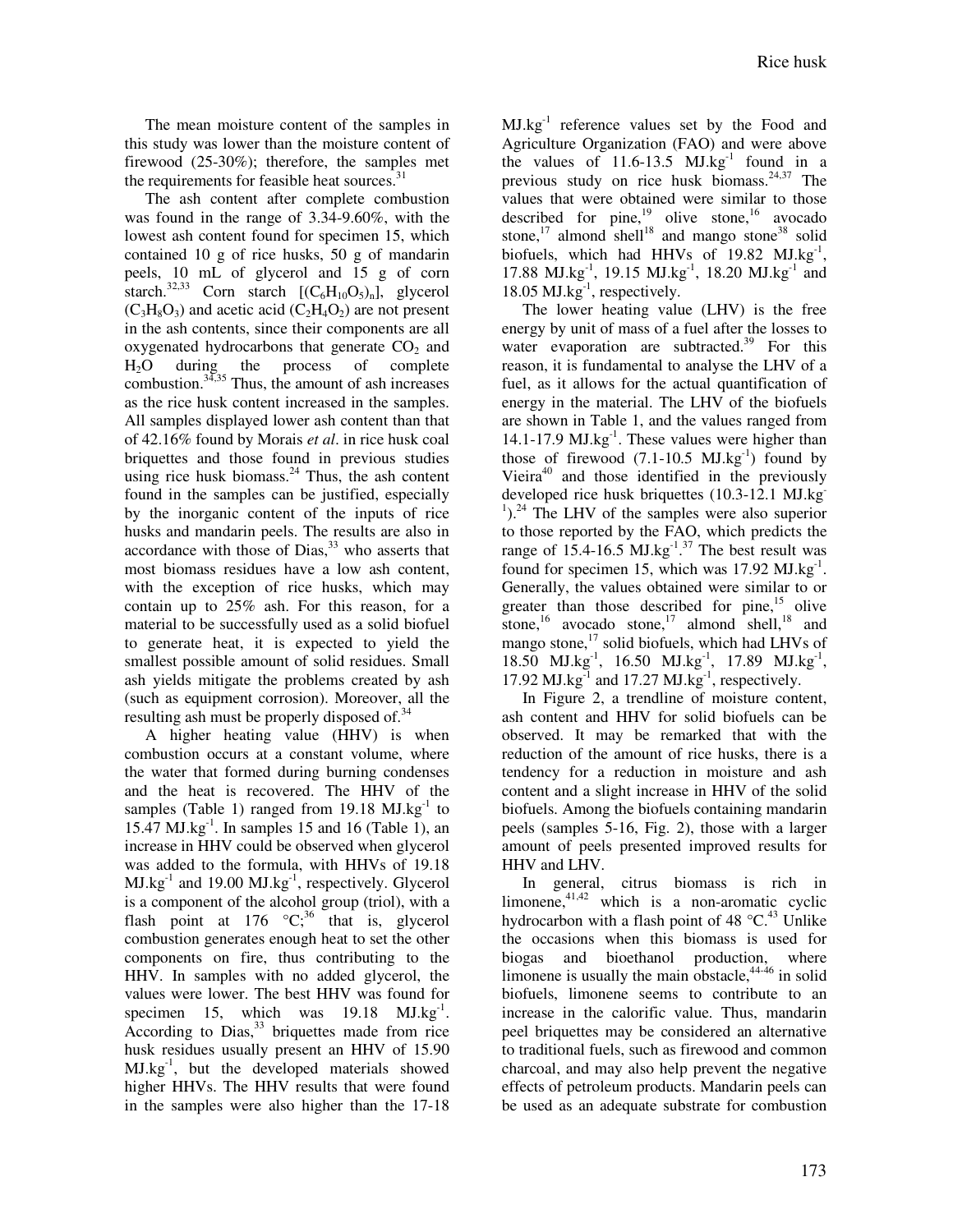processes, thereby preventing energy losses.<sup>45</sup> The compressive strength experienced by industrial fuel briquettes (0.375 MPa) could be far more severe than those experienced by domestic fuel briquettes  $(0.006 \text{ MPa})^{25-47}$  In Table 1, for the 16 prepared biofuels, four (9, 10, 11 and 13) did not achieve the mechanical resistance that was considered for industrial fuel briquettes, but when the value for briquettes of domestic fuels was

considered, all of the biofuels reached the reference value of 0.006 MPa. Specimen 2 (Table 1) presented greater compressive strength (5.20 MPa) than that of the other samples, similar to that observed by Costa *et al*. (2017). Glycerol and citric acid were added to facilitate the bonding of cellulose with hemicellulose, and acetic acid was added to catalyse these reactions, which favour agglutination of the components. $24,35$ 



Figure 2: Trendline of moisture content, ash content and HHV for solid biofuels

The carboxylic acid groups of citric acid  $(CO<sub>2</sub>HCH<sub>2</sub>C(CO<sub>2</sub>H)(OH)CH<sub>2</sub>CO<sub>2</sub>H)$  could have formed these linkages with the OH groups in the cellulose, hemicellulose, and glycerol to promote the formation of copolymers, which results in a higher compressive strength for some biofuels. It is also suggested that hydrogen bonds can occur among molecules of the inputs. Overall, citric acid improved the compressive strength of the samples.<sup>35</sup> For the analyses of FTIR, nutrients and heavy metals, samples 1, 5, 9 and 13 were selected, as these present the influences of the replacement of rice husks by mandarin peels.

In every IR spectrum (Fig. 3), a broad band in the axial stretching region occurs at approximately  $3429 \text{ cm}^{-1}$ . This band indicates the presence of the hydroxyl groups existing in cellulose, hemicellulose, and citric acid and the hydrogen bonds (polymer association) of these components. The range between approximately 2929 cm<sup>-1</sup> and 2886 cm<sup>-1</sup> is attributed to aliphatic C–H groups, and the carbonyl stretching band was observed at 1736  $cm<sup>-1</sup>$  (C=O), which were noted in all the spectra. The peaks at wavenumbers of  $1630$  and  $1480$  cm<sup>-1</sup> correspond to aromatic vibrations, and the band at 1024 cm<sup>-1</sup> was attributed to the tension vibration of C–O. Thus, for samples 1, 5, 9 and 13, which did not

have added acetic acid and/or glycerol, the compressive strength was attributed to the intermolecular forces between the input materials.<sup>48</sup>

The use of biomass as an energy source to help mitigate climate change and to increase energy security must have a closed carbon cycle. Carbonaceous residues of bioenergy production with a potential for soil carbon sequestration and residue management have been broadly employed as soil conditioners, as they hold a significant amount of plant nutrients (macro and micronutrients).<sup>15,49</sup> Biomasses usually consist of cellulose, hemicellulose and lignin in different proportions.<sup>50</sup> They also contain a considerable amount of minerals, such as silica (especially in rice husks) and other macro nutrients that are found in varying quantities in vegetables.<sup>51,52</sup> It was observed that these carbon residues displayed the potential to improve the basic physiology of the soil, as well as its chemical and biological properties.<sup>49,53</sup>

In the solid biofuel, 1.01 g ( $\sigma = 0.04$ ), 1.22 g  $(σ = 0.16)$ , 0.93 g  $(σ = 0.02)$  and 0.24 g  $(σ = 0.47)$ of silica were measured in samples 1, 5, 9 and 13, respectively.<sup>34</sup> The presence of mandarin peels in specimen 5 as a substitute for citric acid in specimen 1 provided an increase in silica content.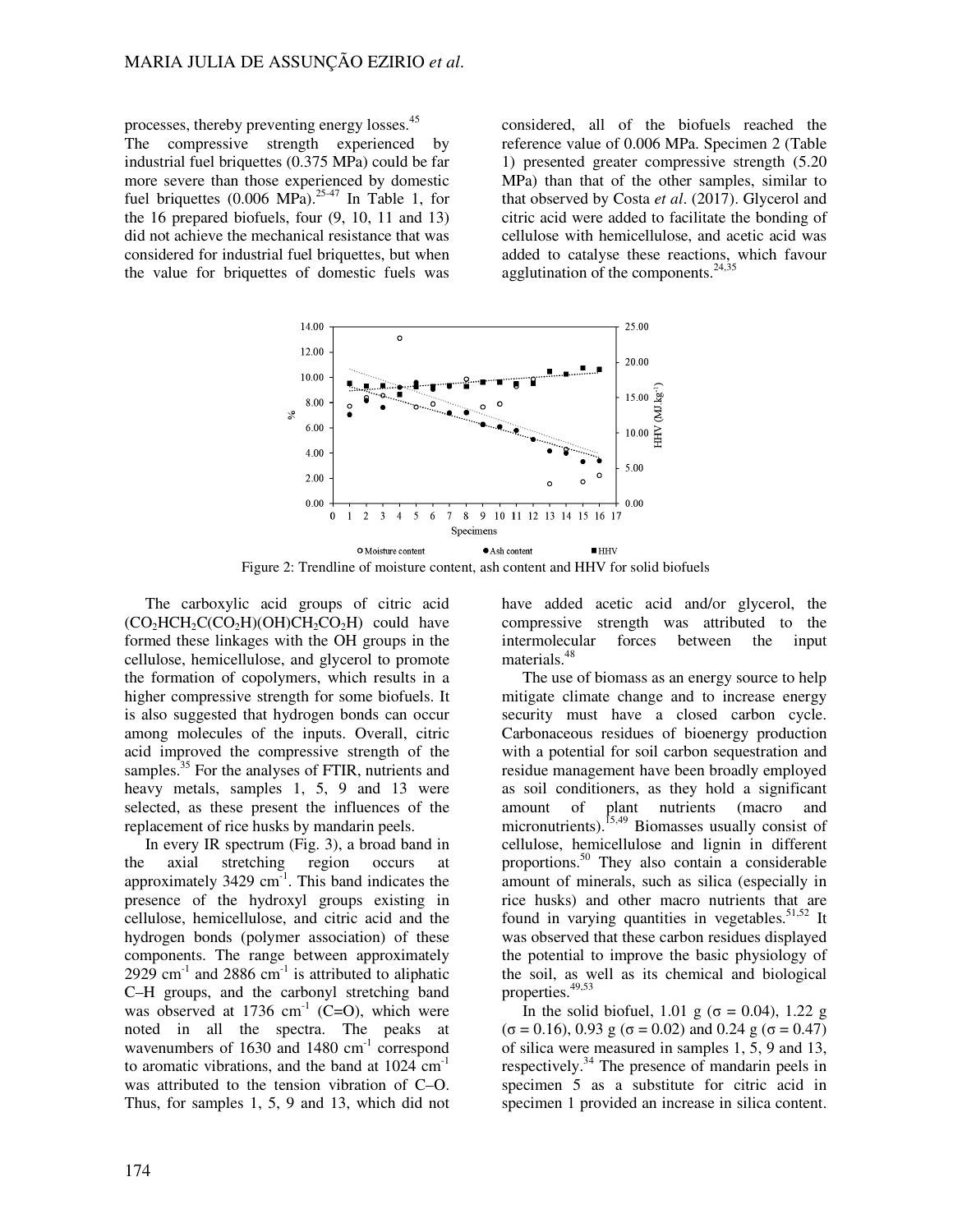Replacing rice husks with mandarin peels (samples 5, 9 and 13) resulted in a reduction in silica mass in the ash content.

In addition, the full use of the residue and its contribution to improving the chemical properties of the soil depend mainly on the levels of nutrients that are found in the ashes of the biomass. However, attention must be paid to handling the ashes due to the presence of elements that topically trigger environmental concern, but are commonly found in biomass.

Figure 4 shows the level of nutrients (A), microelements and heavy metals (B) found in samples 1, 5, 9 and 13.

Figure 4A shows the obtained concentrations of phosphorus (P), potassium (K), calcium (Ca) and magnesium (Mg) in the form of oxides, confirming that samples 1, 5, 9 and 13 are alkaline. $34$  Although these nutrients are present in all the samples, it was observed that as the amount of mandarin peels in the solid biofuels increased, the quantity of nutrients also increased.



Figure 3: FTIR spectra of solid biofuel samples 1, 5, 9 and 13



Figure 4: (A) Levels of nutrients: nitrogen (N), phosphorus (P), potassium (K), calcium (Ca) and magnesium (Mg); and (B) elements and heavy metals: copper (Cu), zinc (Zn), iron (Fe), manganese (Mn), cadmium (Cd), lead (Pb), chromium (Cr) and aluminium (Al), in samples 1, 5, 9 and 13

Figure 4B shows the obtained values of the elements and heavy metals: copper (Cu), zinc (Zn), iron (Fe), manganese (Mn), cadmium (Cd), lead (Pb), chromium (Cr) and aluminium (Al) for samples 1, 5, 9 and 13. Biofuels with increasing mandarin peel and decreasing rice husk contents showed variations in the quantities of copper (14.00-74.50 mg/kg), zinc (34.5-74.50 mg/kg), iron (1020.50-1436.00 mg/kg) and manganese (560.50-755.50 mg/kg), a reduction in the quantities of aluminium (360.00-825.50 mg/kg) and chromium (51.00-126.50 mg/kg), and an increase in the lead content (31.50-96.00); additionally, no cadmium was detected.

The relative density of black smoke (Ringelmann's scale) was determined, by examining the colour of the smoke released during the combustion process. The smoke emanating during burning was not black (shade 1- 2). Shade 1 is slightly grey and is usually categorized by air pollution boards as acceptable, and it corresponds to an opacity of  $20\%$ .<sup>30</sup> Shades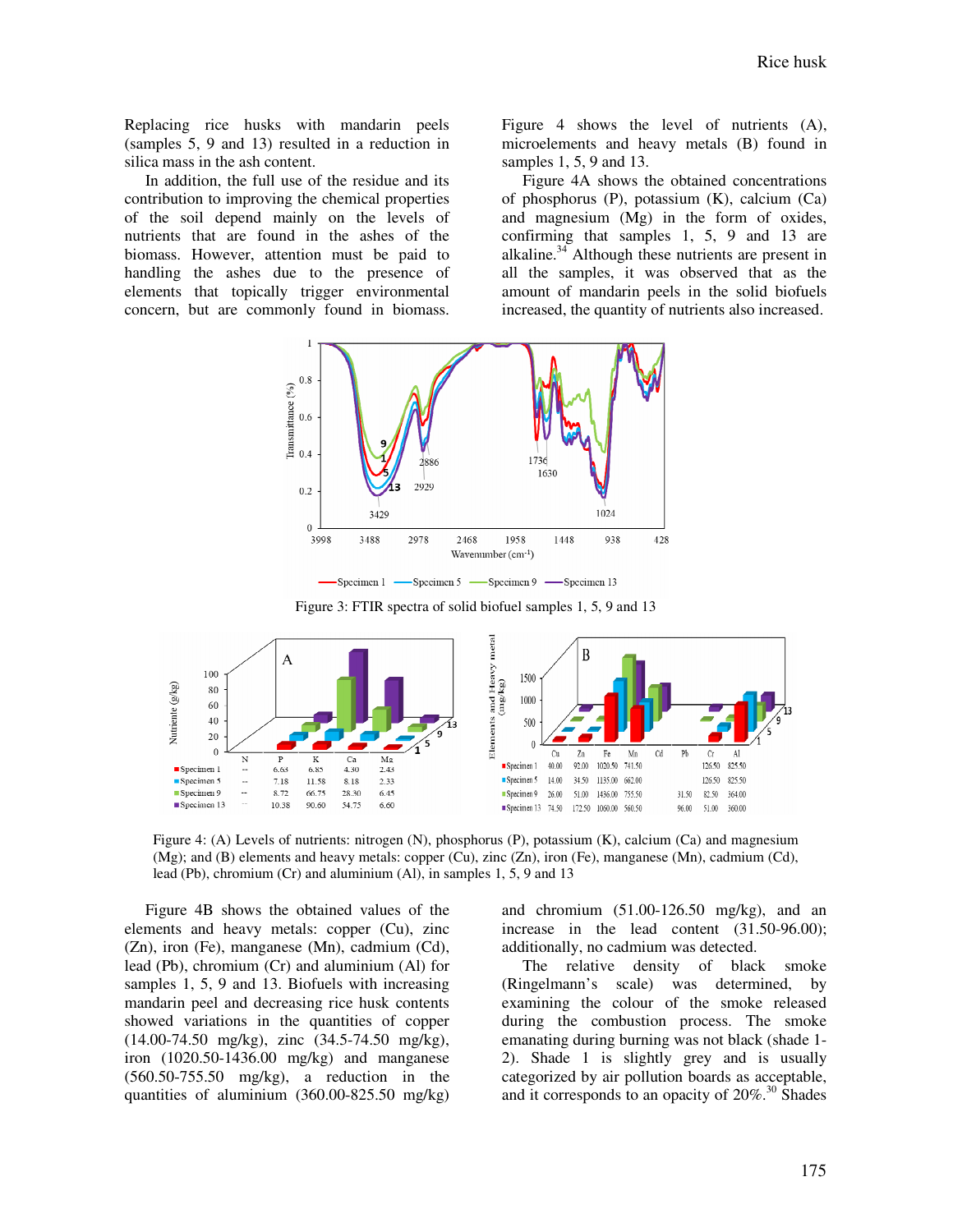2, 3, 4 and 5 correspond to opacities of 40%, 60%, 80% and 100% (completely black), respectively, and are usually considered to be black smoke by air pollution boards of most countries.

# **CONCLUSION**

In this study, solid biofuels composed of rice husks, mandarin peels and corn starch were prepared with and without the addition of citric acid, glycerol and acetic acid. The experimental results show that the interaction between vegetal fibres can be improved by chemical treatments (citric acid, glycerol, and/or acetic acid). Therefore, chemical treatment increased the compressive strength of the solid biofuel; the optimal results were obtained with the addition of citric acid.

All the prepared solid biofuels had overall moisture content and ash content that were less than those of wood. This study showed that mandarin peels accounted for lower ash content in the biofuels than rice husks. As the amount of mandarin peels increased in the composition of the solid biofuel, decreasing values of silica and increasing values of nutrients (P, K, Ca, and Mg) were found in the ashes. It is recommended that the soil be monitored as ashes are added, so that it does not reach toxic levels of micro- or macronutrients; that is, soil protection must be conducted in a preventive way. The biofuel samples with an increasing mandarin peel content showed variations in the quantities of copper, zinc, iron and manganese, a reduction in the quantities of aluminium and chromium, an increase of lead and no detection of cadmium.

The higher heating value that was obtained  $(19.2 \text{ MJ.kg}^{-1})$  is greater than that of other biomass sources that were evaluated by previous studies and is in line with those of other sources of biomass that are currently used in home and industrial heating applications.

The results show that it is possible to obtain solid biofuel with a higher HHV and LHV than those of firewood, and a valuable chemical feedstock from mandarin wastes. As a suggestion for future work, analysis of the gases resulting from the combustion of biofuels is recommended.

*ACKNOWLEDGEMENTS*: The authors would like to thank Capes for the Master's scholarship within the Graduate Program in Environmental Sciences at UNISUL and the government of the state of Santa Catarina, Brazil, for the scientific

initiation scholarship according to Article 170 of the State Constitution.

# **REFERENCES**

United Nations General Assembly (UNGA), Transforming Our World: the 2030 Agenda for Sustainable Development, https://sustainabledevelopment.un.org/post2015/transf ormingourworld, accessed January 22, 2019)

<sup>2</sup> United Nations Organization (ONU), https://nacoesunidas.org/pos2015/, accessed January 15, 2019

<sup>3</sup> K. L. Ong, G. Kaur, N. Pensupa, K. Uisan and C. S. K. Lin, *Bioresour*. *Technol*., **248**, 100 (2018), http://dx.doi.org/100-

112.10.1016/j.biortech.2017.06.076

<sup>4</sup> B. O. Fernandez, B. F. Gonçalves, A. C. C. Pereira, A. L. S. Hansted, F. A. Pádua *et al*., *Rev*. *Virtual*. *Quim*., **9**, 29 (2017), http://dx.doi.org/10.21577/1984- 6835.20170005

<sup>5</sup> M. Yates, M. R. Gomez, M. A. Martin-Luengo, V. Z. Ibañez and A. M. M. Serrano, *J*. *Clean*. *Produc*., **143**, 847 (2017),

https://doi.org/10.1016/j.jclepro.2016.12.036

United States Department of Agriculture (USDA),  $(2017)$ ,

https://apps.fas.usda.gov/psdonline/circulars/grainrice.pdf, accessed February, 2018

A. S. Matharu, E. M. Melo and J. A. Houghton, *Bioresour*. *Technol*., **215**, 123 (2016), https://doi.org/10.1016/j.biortech.2016.03.039

<sup>8</sup> N. B. D. Thi, C.-Y. Lin and G. Kumar, *J*. *Clean*. *Produc*., **122**, 29 (2016), https://doi.org/10.1016/j.jclepro.2016.02.034

<sup>9</sup> C. S. K. Lin, L. A. Pfaltzgraff, L. H. Davila, E. B. Mubofu, S. Abderrahim *et al*., *Energ*. *Environ*. *Sci*., **6**, 426 (2013), https://doi.org/10.1039/C2EE23440H

<sup>10</sup> Brasil, Lei nº 12305 Política Nacional de Resíduos Sólidos, Rio de Janeiro, Brazil

<sup>11</sup> T. Garrido, A. Etxabide, I. Leceta, S. Cabezudo, K. Caba *et al*., *J*. *Clean*. *Produc*., **64**, 228 (2014), https://doi.org/10.1016/j.jclepro.2013.07.027

<sup>12</sup> A. Zabaniotou, *J*. *Clean*. *Produc*., **177**, 197 (2018), https://doi.org/10.1016/j.jclepro.2017.12.17

<sup>13</sup> J. L. Stephen and B. Periyasamy, *Fuel*, **214**, 623 (2018), https://doi.org/10.1016/j.fuel.2017.11.042

D. L. Nones, M. A. Brand, C. G. M. Ampessan and G. Friederichs, *Rev*. *Cien*. *Agrov*., **16**, 155 (2017), https://doi.org/10.5965/223811711622017155

<sup>15</sup> E. Monedero, H. Portero and M. Lapuerta, *Fuel Process*. *Technol*., **132**, 15 (2015), https://doi.org/10.1016/j.fuproc.2014.12.013

<sup>16</sup> R. García, C. Pizarro, A. G. Lavín and J. L. Bueno, *Fuel*, **117**, **1130** (2014), https://doi.org/10.1016/j.fuel.2013.08.048

<sup>17</sup> A. J. Perea-Moreno, A. Juaidi and F. Manzano-Agugliaro, *J*. *Clean*. *Produc*., **135**, 1233 (2016), https://doi.org/10.1016/j.jclepro.2016.07.036

<sup>18</sup> N. Gómez, J. G. Rosas, J. Cara, O. Martínez, J. A.